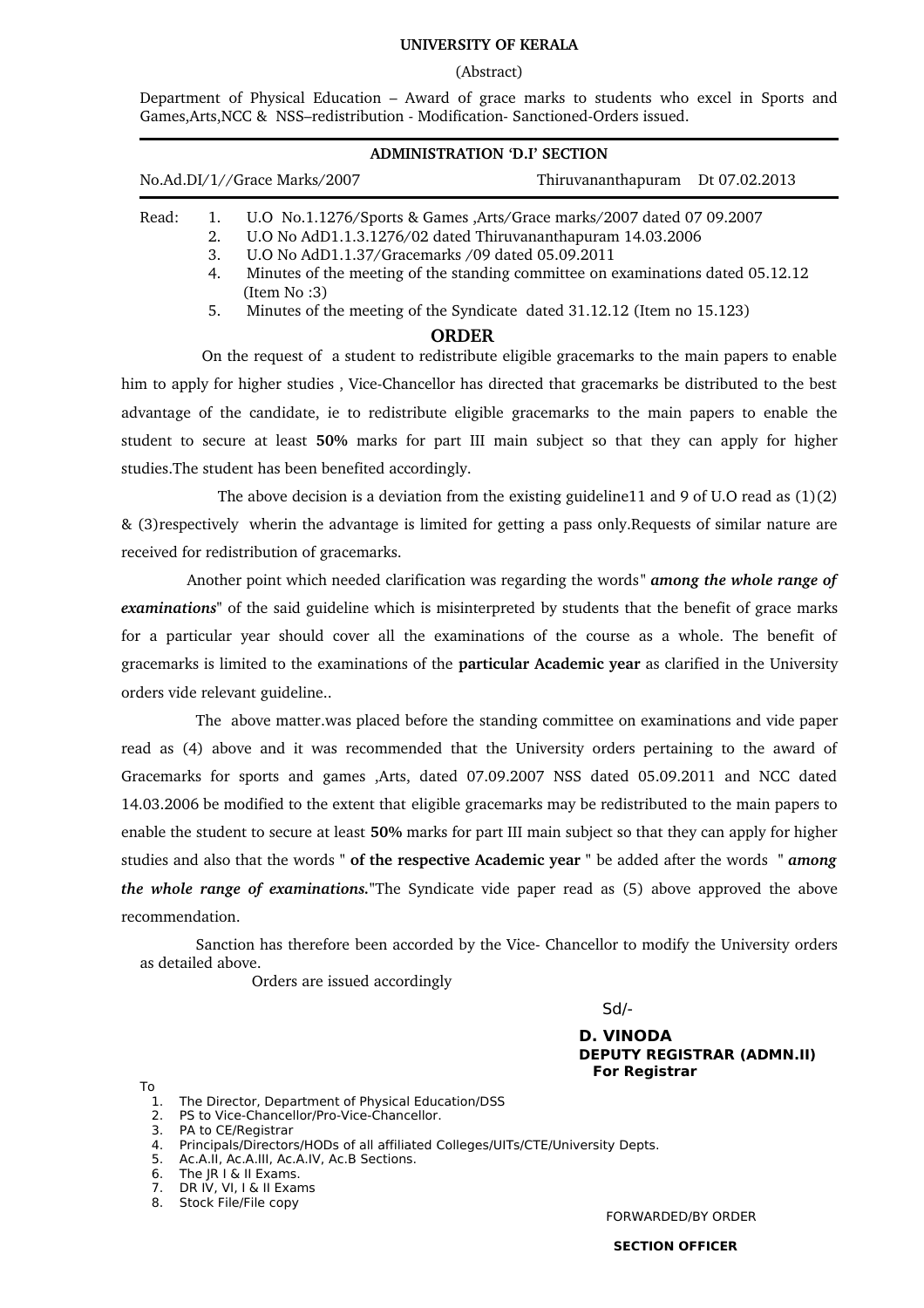--------------

# **PERCENTAGE OF GRACE MARKS TO BE AWARDED**

**Sl.**

**No. CATEGORY Percentage of Grace Marks** 

1. Inter Collegiate events (Individual/ Team events/Games)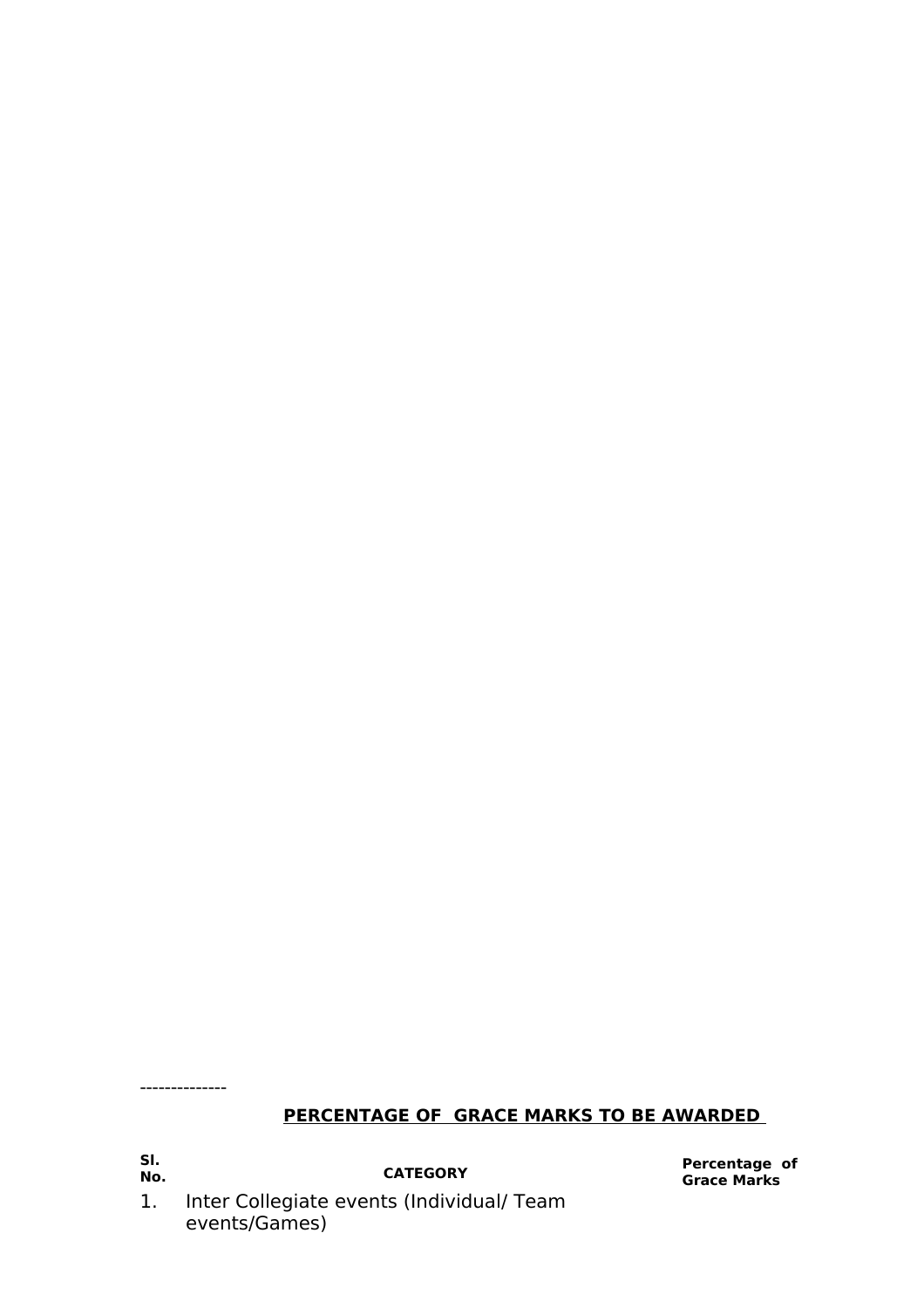|    | <b>I PLACE</b><br><b>II PLACE</b><br><b>III PLACE</b>                                                                                                                                                                                                                                                 | 5%<br>3%<br>2%           |
|----|-------------------------------------------------------------------------------------------------------------------------------------------------------------------------------------------------------------------------------------------------------------------------------------------------------|--------------------------|
| 2. | University Team members (Non-participation)                                                                                                                                                                                                                                                           | 6%                       |
| 3. | University Team members participating in Inter-<br>University Tournaments.                                                                                                                                                                                                                            |                          |
| 4. | Inter University South Zone/South-West Zone                                                                                                                                                                                                                                                           |                          |
|    | <b>I PLACE</b><br><b>II PLACE</b><br><b>III PLACE</b>                                                                                                                                                                                                                                                 | 10%<br>9%<br>8 %         |
| 5. | All India Inter-University Tournaments<br>(Team Events, Individual Events & Relays)                                                                                                                                                                                                                   |                          |
|    | <b>I PLACE</b><br><b>II PLACE</b><br><b>III PLACE</b><br><b>IV PLACE</b>                                                                                                                                                                                                                              | 18%<br>15%<br>12%<br>10% |
| 6. | Representing Indian University                                                                                                                                                                                                                                                                        | 10%                      |
| 7. | State Level events in all Sports/Games/Relay<br>events<br><b>Districts</b><br>(Inter<br>Competition- Individual/Team/Games<br>events<br>from the State/District Associations<br>certificates<br>- approved by the Kerala Sports<br>concerned<br><b>I PLACE</b><br><b>II PLACE</b><br><b>III PLACE</b> | 5%<br>4%<br>3%           |

## 8. Winning Medals in National Championships (Senior/Junior )

|         | I PLACE<br><b>II PLACE</b><br><b>III PLACE</b>                                                          | 18%<br>15%<br>12% |
|---------|---------------------------------------------------------------------------------------------------------|-------------------|
| 9.      | Representing India in the International<br>Competitions                                                 | 20%               |
| 10<br>٠ | International Medals in approved Championships<br><b>I PLACE</b><br><b>II PLACE</b><br><b>III PLACE</b> | 25%<br>24%<br>23% |

Orders are issued accordingly.

Sd/- V.SURESH BABU JOINT REGISTRAR (ADMN.)